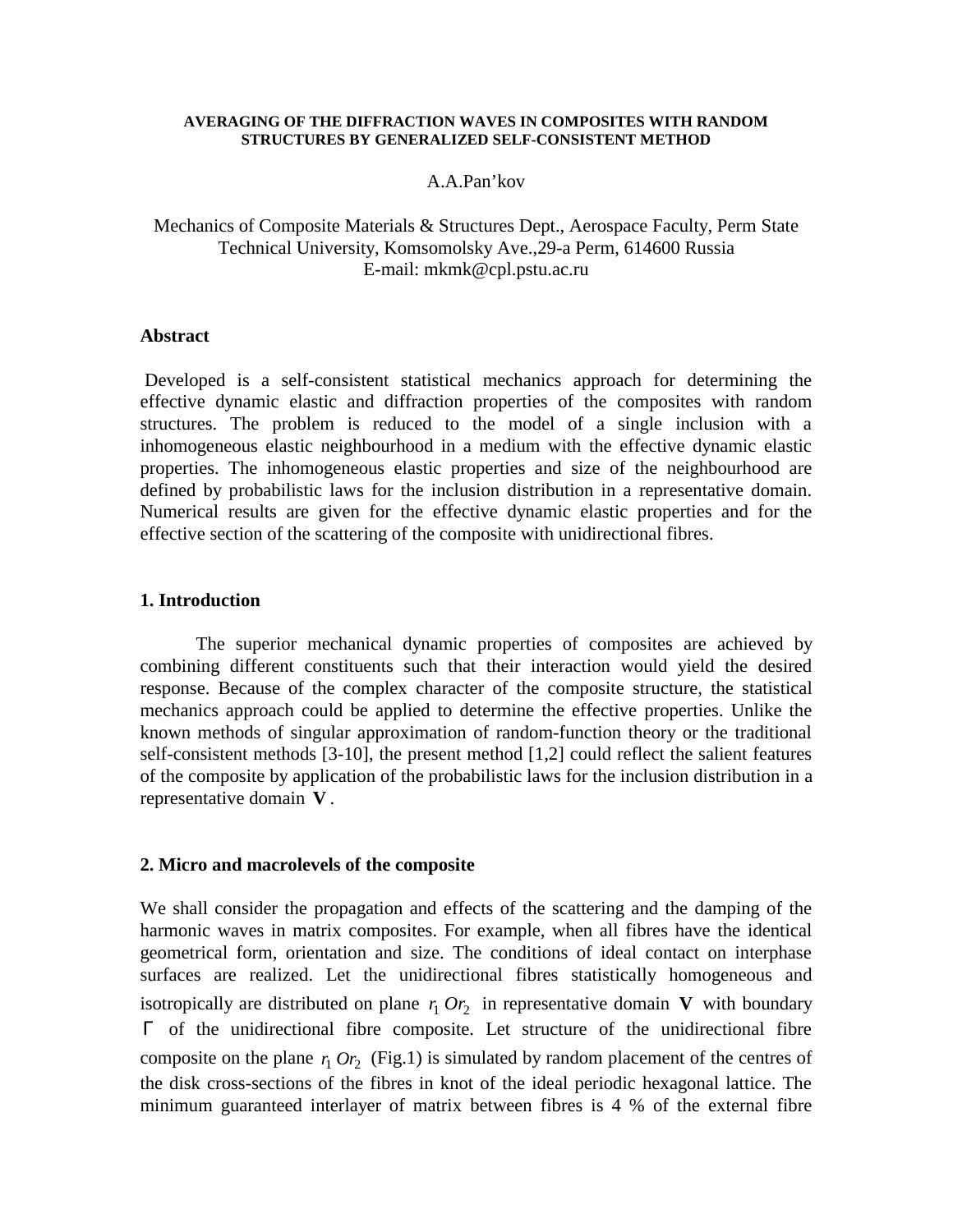radius  $r_F$ . A distribution of the unidirectional fibres in domain **V** is given by the fields of indicator functions

$$
\omega_F(\mathbf{r}) = \begin{cases} 1, & \mathbf{r} \in \mathbf{V}_F \\ 0, & \mathbf{r} \notin \mathbf{V}_F \end{cases},
$$
 (1)

where  $V_F$  is a domain of the fibres in the V. Let the mass densities of the fibres  $\rho_F$  and





Fig.1. The representative domain Fig.2. The calculated scheme; 1 is fibre, 2 is inhomogeneous neighborhood, 3 is homogeneous effective medium

of the matrix  $\rho_M$  are equal

$$
\rho_F = \rho_M = \rho.
$$

In domain  $V$  on microlevel of the composite we have the wave equations

$$
\sigma_{ij,j}(\mathbf{r},t) = \rho \frac{\partial^2 u_i(\mathbf{r},t)}{\partial t^2}
$$
 (2)

or we have the equations

$$
\left(C_{ijmn}(\mathbf{r})u_{(a)m,n}(\mathbf{r})\right)_{,j} + \rho \omega^2 u_{(a)i}(\mathbf{r}) = 0 \tag{3}
$$

for complex amplitudes  $\mathbf{u}_{(a)}(\mathbf{r})$  of the displacements  $\mathbf{u}(\mathbf{r},t)$ , which are associated with the decompositions

 $u_i$  ( $\mathbf{r}, \mathbf{t}$ )= $u_{(a)ij}(\mathbf{r})e^{-i\omega t}$ ,  $\sigma_{ij}(\mathbf{r}, \mathbf{t})=\sigma_{(a)ij}(\mathbf{r})e^{-i\omega t}$ .

The stress and strain fields are

$$
\sigma_{ij}(\mathbf{r},t) = C_{ijmn}(\mathbf{r})\varepsilon_{mn}(\mathbf{r},t), \quad \varepsilon_{ij}(\mathbf{r},t) = u_{(i,j)}(\mathbf{r},t), \tag{4}
$$

where the symmetric part of the tensor  $\nabla$ **u** on (ij) is  $u_{(i,j)}$ ,  $\omega$  is a circle frequency and *t* is a time. The field of the elastic properties  $C(r)$  in the Eqs.(3), (4) is

$$
C_{ijmn}(\mathbf{r}) = \omega_F(\mathbf{r}) C_{ijmn}^F + (1 - \omega_F(\mathbf{r})) C_{ijmn}^M,
$$
\n(5)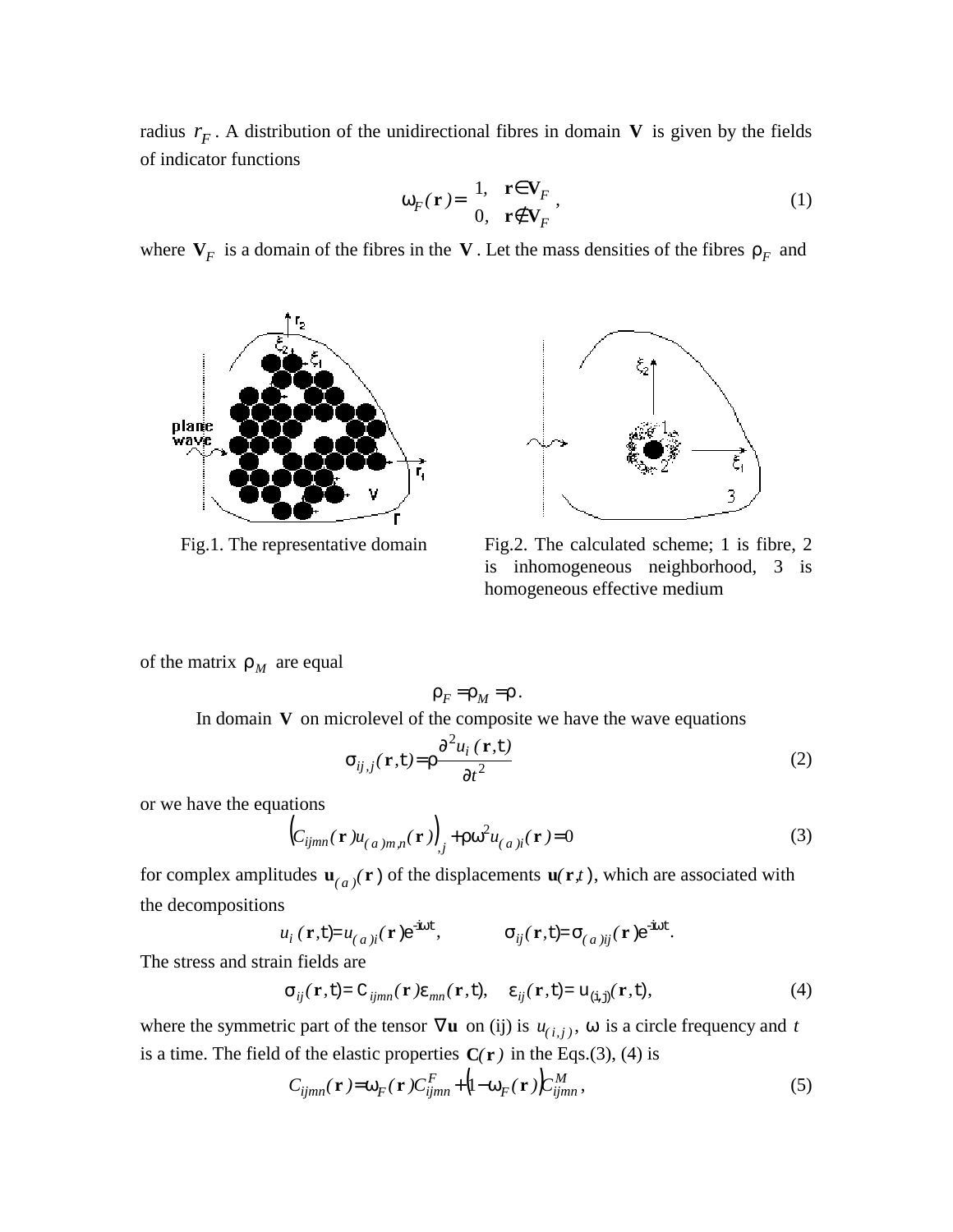where  $\mathbf{C}^{\mathrm{F}}$  and  $\mathbf{C}^{\mathrm{M}}$  are tensors of the elastic properties of the fibres and matrix, the indicator functions  $\omega_F(\mathbf{r})$  in the Eq.(1).

We shall consider a calculation of the tensor **C***\** of the effective dynamic elastic properties of the composite. Tensor **C***\** is included in the generalized law of Hook on macrolevel of the composite

$$
\sigma_{ij}^*(\mathbf{r},t) = C_{ijmn}^* \varepsilon_{mn}^*(\mathbf{r},t),
$$
\n(6)

where macrostress  $\sigma_{if}^*({\bf r}, t) = < \sigma_{if}({\bf r}, t) >$  and macrostrain  $\epsilon_{if}^*({\bf r}, t) = < \epsilon_{if}({\bf r}, t) >$ ,  $\langle ... \rangle = \frac{1}{|V|} \int_{V} ...$ **r V** dr is a operator of volumetric averaging on domain **V**. From the Eqs. (5),

(6) we shall receive equation

$$
C_{\text{ijmn}}^* = C_{ijmn}^M + v_F (C_{ijpq}^F - C_{ijpq}^M) N_{(a)\text{pqmn}}^F
$$
 (7)

for finding of the tensor  $\mathbf{C}^*$ , where  $v_F$  is a relative volumetric content of the fibres in the composite,  $N_{(a)}^F$  are tensors of the concentrations of the average complex amplitudes of the strains on the fibres. The tensors  $N_{(a)}^F$  are found on the basis of the decompositions

$$
\langle \varepsilon_{(a)ij}(\mathbf{r}) \rangle_F = N_{(a)ijmn}^F \varepsilon_{(a)mn}^*,\tag{8}
$$

where  $\langle ... \rangle_F$  is a operator of volumetric averaging on domain  $V_F$  of the fibres in the composite.

Thus, the problem of the calculation of the tensor  $C^*$  of the dynamic effective elastic properties of the composite is reduced to the calculation of the tensors  $N_{(a)}^{\text{F}}$  of the concentrations of the average complex amplitudes of the strains on the fibres (Eqs. (7), (8)). It problem can be solved on the basis of the solution of the average boundary – value problem of the generalized self-consistent method [1, 2].

#### **3. Generalized self-consistent method**

In the local coordinate system  $\xi_1, \xi_2$  (Fig.1) of a kth fibre we shall enter into reviewing the fields  $\mathbf{u}_{(a)}^{(k)}(\xi)$ ,  $\epsilon_{(a)}^{(k)}(\xi)$  and  $\sigma_{(a)}^{(k)}(\xi)$ , which connected with corresponding fields in the global coordinate system  $r_1$ ,  $r_2$  on the basis of the equations

$$
u_{(a)ij}^{(k)}(\xi) = u_{(a)ij}(\mathbf{r}_{(k)} + \xi), \qquad \varepsilon_{(a)ij}^{(k)}(\xi) = \varepsilon_{(a)ij}(\mathbf{r}_{(k)} + \xi), \qquad \sigma_{(a)ij}^{(k)}(\xi) = \sigma_{(a)ij}(\mathbf{r}_{(k)} + \xi),
$$

the radius vector  $\mathbf{r}_{(k)}$  refers to the centre of the disk cross-section of the kth fibre on plane  $r_1$   $Or_2$ . The Eq. (2) is changing to

$$
\sigma_{(a)ij,j}^{(k)}(\xi) + \rho \omega^2 u_{(a)i}^{(k)}(\xi) = 0.
$$
\n(9)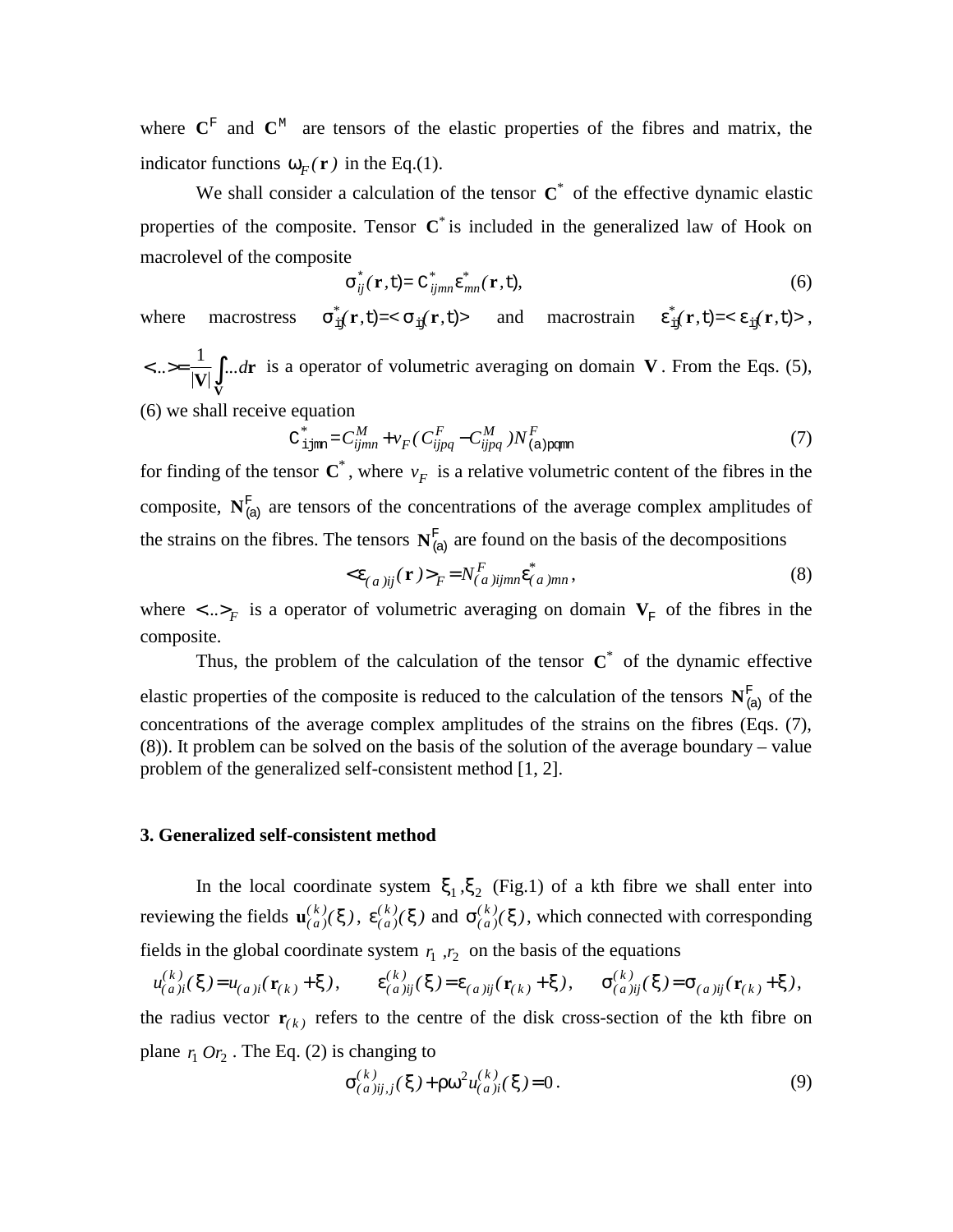We shall receive the average wave equations

$$
\overline{\sigma}_{(a)ij,j}(\xi) + \rho \omega^2 \overline{u}_{(a)j}(\xi) = 0, \qquad (10)
$$

after averaging the Eq.(9) by the operator

$$
\frac{1}{N}\sum_{k=1}^N\cdots\,.
$$

The average fields in Eq.(10) of the complex amplitudes of displacements and stresses are

$$
\overline{u}_{(a)i}(\xi) = \frac{1}{N} \sum_{k=1}^{N} u_{(a)i}^{(k)}(\xi), \qquad \overline{\sigma}_{(a)ij}(\xi) = \frac{1}{N} \sum_{k=1}^{N} \sigma_{(a)ij}^{(k)}(\xi).
$$
\n(11)

We shall enter into reviewing the average field of the strain amplitudes

$$
\overline{\varepsilon}_{(a)ij}(\xi) = \frac{1}{N} \sum_{k=1}^{N} \varepsilon_{(a)ij}^{(k)}(\xi)
$$

by analogy with Eq.(11). It is possible to calculate value of the tensor  $\mathbf{N}_{(a)}^F$  from Eq.(8) and

< (a)ij )>F ε *(* **r** ε ξ ξ θ π <sup>=</sup> ∫ ∫ π *d d r Fr F ( a )ij F* ο ο 2 0 0 2 <sup>1</sup> ,

where i,j=1,2, for example, when the plane of polarisation of waves coincides with the transverse plane  $r_1$  Or<sub>2</sub> of the unidirectional fibre composite;  $r_F$  is radiuse of the fibre, the  $\xi_0 = |\xi|$  and  $\theta$  are polar local coordinates. The tensor  $C^*$  of the effective dynamic elastic properties of the composite can be calculated on the basis Eq.(1.9) and the found values of the tensor  $\mathbf{N}_{\text{(a)}}^F$ .

Thus, fields  $\overline{\mathbf{u}}_{(a)}(\xi)$ ,  $\overline{\epsilon}_{(a)}(\xi)$  and  $\overline{\sigma}_{(a)}(\xi)$ , where

$$
\overline{\varepsilon}_{(a)ij}(\xi) = \overline{u}_{(a)(i,j)}(\xi), \qquad \overline{\sigma}_{(a)ij}(\xi) = a_{(a)ijmn}(\xi)\overline{\varepsilon}_{(a)mn}(\xi)
$$

can be defined from solution of the average boundary – value problem

$$
\left(a_{(a)ijmn}(\xi)\overline{u}_{(a)m,n}(\xi)\right)_{,j} + \rho\omega^2\overline{u}_{(a)i}(\xi) = 0, \qquad (12)
$$

where the field of the elastic properties is

$$
a_{(a)ijmn}(\xi) = \left[\beta(\xi)C_{ijqp}^M + \left(\alpha_F(\xi)C_{ijdb}^F - \beta(\xi)C_{ijdb}^M\right)_FN_{(a)dbqp}^F\right]k_{qpmn}^{-1}(\xi),
$$
 (13)

where  $\mathbf{k}^{-1}(\xi)$  is a tensor field, which return to

$$
k_{ijmn}(\xi) = \overline{\beta}(\xi)E_{ijmn} + \left(\overline{\alpha}_F(\xi) - \overline{\beta}(\xi)\right)_{F} N_{(a)ijmn}^{F}.
$$
 (14)

unit tensor is **E** . The structural functions in the Eqs.(13), (14) are

$$
\mathfrak{a}_F(\xi) = \frac{\mathfrak{a}_F(\xi)}{v_F}, \qquad \qquad \mathfrak{B}(\xi) = \frac{1 - \mathfrak{a}_F(\xi)}{1 - v_F} \tag{15}
$$

which taking into account the distribution of the fibres in the composite by the average indicator functions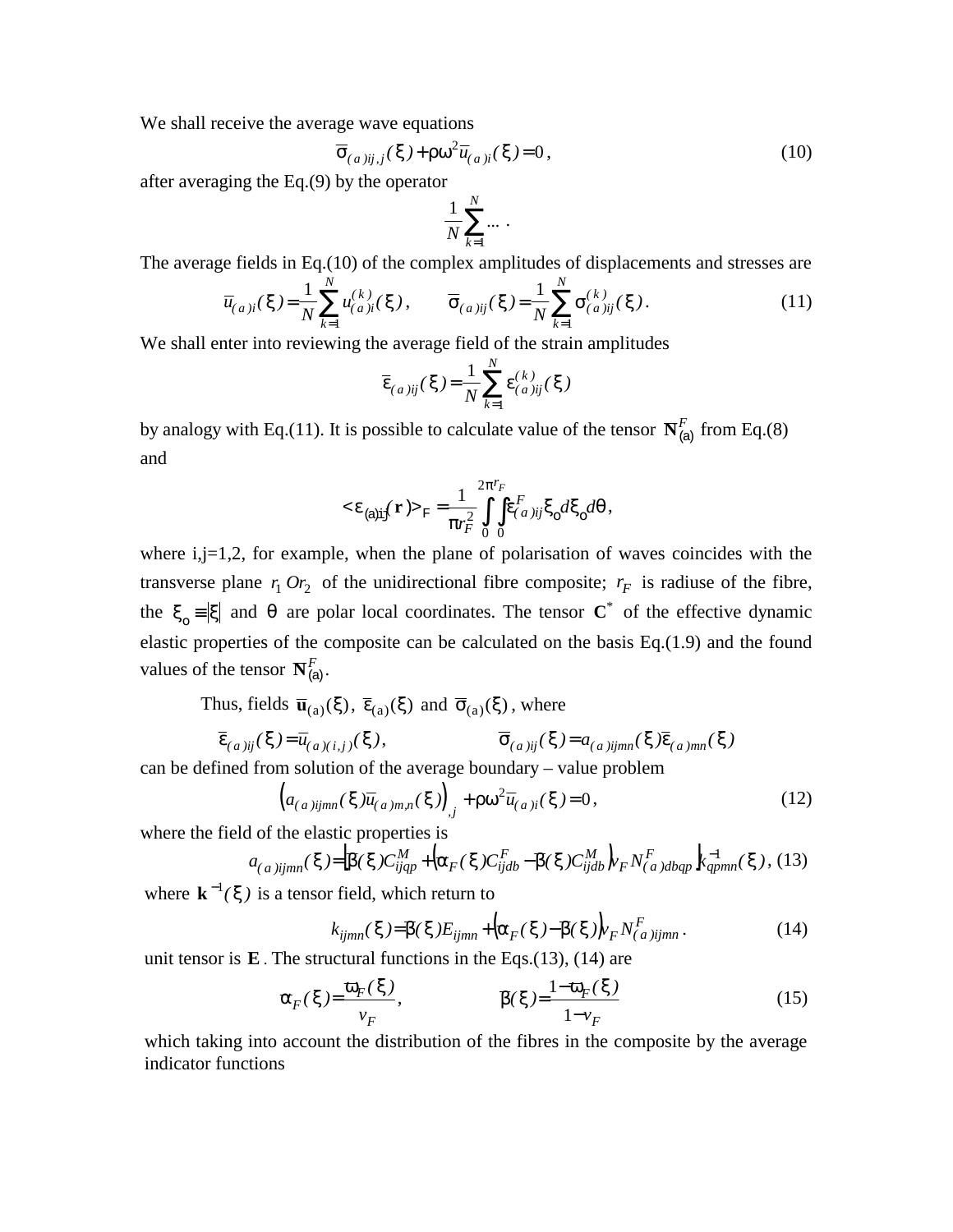$$
\overline{\omega}_F(\xi) \equiv \frac{1}{N} \sum_{k=1}^N \omega_F(\mathbf{r}_{(k)} + \xi),
$$

where  $\mathbf{r}_{(k)}$  is radius-vector for centre of the disk cross-section of the kth fibre in the **V**.

The calculated scheme of the average boundary – value problem is a diffraction of the incident longitudinal and transversal waves on the single fibre with inhomogeneous elastic neighborhood in a homogeneous medium with the effective dynamic elastic properties (Fig.2).

## **4. Numerical results**

The numerical values of the components  $C_{1111}^*$  and  $C_{1212}^*$  of the tensor  $\mathbf{C}^*$  of the effective dynamic elastic properties for the unidirectional fibre composite in a plane *r*<sub>1</sub>  $Or_2$  of isotropy are represented in the Table when the circle frequency  $\omega = 600c^{-1}$  and the relative volumetric content of the fibres in the composite  $v_0 = 0.5$ . The Young modulus and Poisson's ratio for isotropic matrix are  $E_M = 1$  GPa and  $v_M = 0.15$  and for fibres are  $E_F = 100 \text{ E}_M$ ,  $v_F = 0.1$  when  $E_M / \rho = 10^6$ . If the circle frequency  $\omega$  is less than 20  $c^{-1}$  when the numerical values of the component  $C_{1111}^*$  or  $C_{1212}^*$  which defined by this dynamic and static [1,2] approaches differ less than on 3%; the numerical values of the static approach are placed in the Table.  $T<sub>11</sub>$ 

|                   | 1 avie |  |
|-------------------|--------|--|
| Numerical results |        |  |

| Effective constants of the fibre composite | Static [1] | Dynamic |
|--------------------------------------------|------------|---------|
| $C_{1111}^*/C_{1111}^M$                    | 3,09       | 1,39    |
| $C_{1212}^*/C_{1212}^M$                    | 3,01       | 1,45    |
| $\gamma_1^* / r_F^2$                       |            | 5,99    |
| $\gamma_2^*/r_F^2$                         |            | 8,84    |

The numerical results for the effective section  $\gamma^*$  of the scattering are given in the Table for propagation along an axes  $r_1$  the longitudinal ( $\gamma_1^*$ ) or transversal ( $\gamma_2^*$ ) waves in the isotropic plane  $r_1 Or_2$  of the unidirectional fibre composite. The value  $\gamma^*$  was calculated by equation  $\gamma^* = E^* / I^*$  where  $I^*$  is intensitie of incident wave, scattered energy for a time unit is

$$
E^* = \frac{i\omega R}{4} \int\limits_0^{2\pi} (\overline{\sigma}^{\bullet}_{(a)\xi\xi}\overline{u}_{(a)\xi} + \overline{\sigma}^{\bullet}_{(a)\xi\theta}\overline{u}_{(a)\theta} - \overline{\sigma}_{(a)\xi\xi}\overline{u}^{\bullet}_{(a)\xi} - \overline{\sigma}_{(a)\xi\theta}\overline{u}^{\bullet}_{(a)\theta}) \Big|_{\xi_0=R} d\theta,
$$